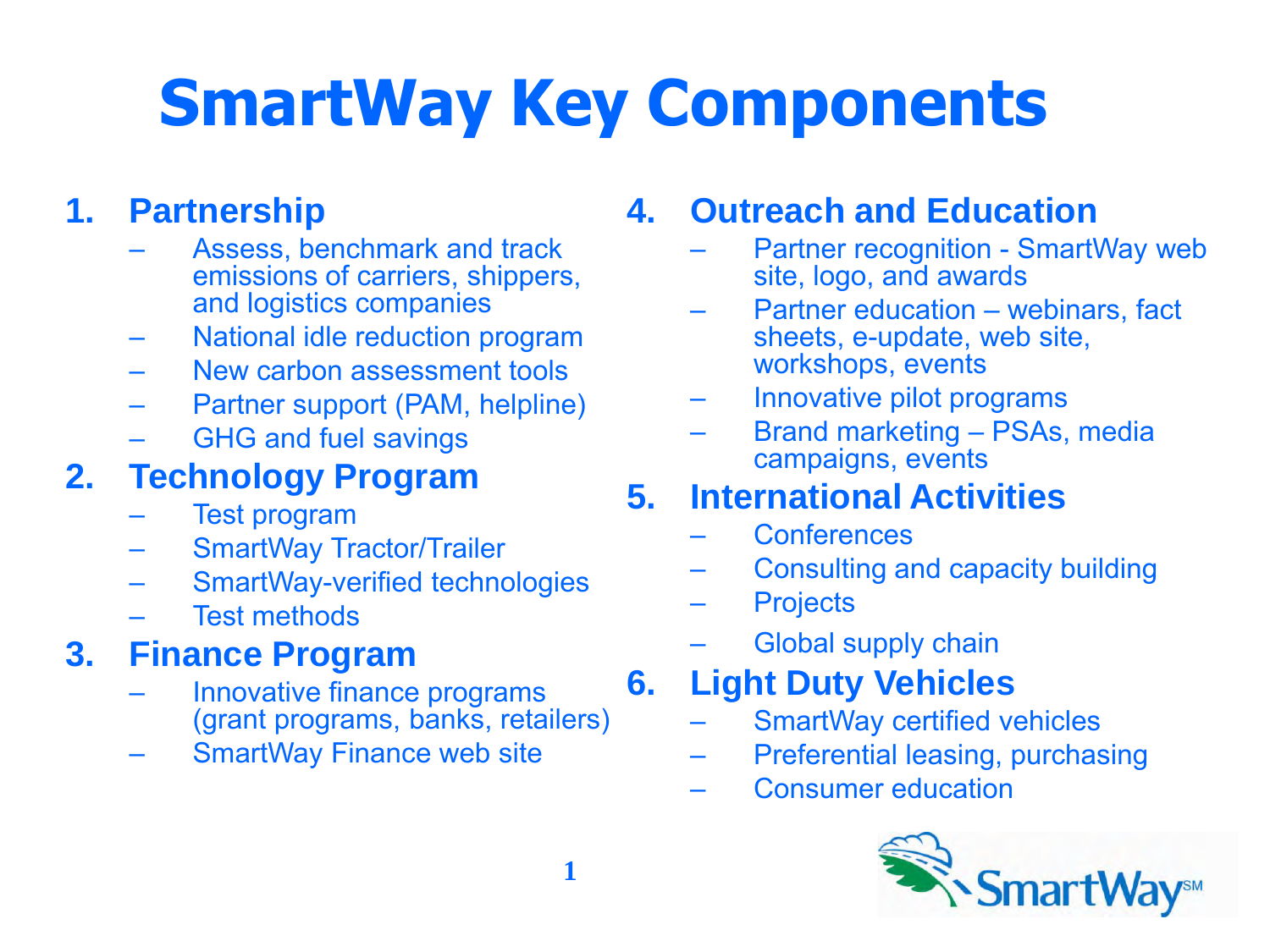## **SmartWay Partner Results**

### 2, 800 Partners

- Drive approximately 650,000 trucks (10% of industry)
- Travel over 60 billion miles per year (30% of industry)
- Consume over 12 billion gallons of fuel (32% of industry)
- In addition, encompasses rail operators, freight shippers, logistics companies, technology manufacturers, trucks stops, ports, banks, vehicle and equipment dealer and service centers

### Since 2004, SmartWay Partners saved

- 14.7 million metric tons of CO2
- 1.5 billion gallons of diesel fuel
- 3.5 billion dollars in fuel costs

### **= taking 3 million cars off the road for 1 year**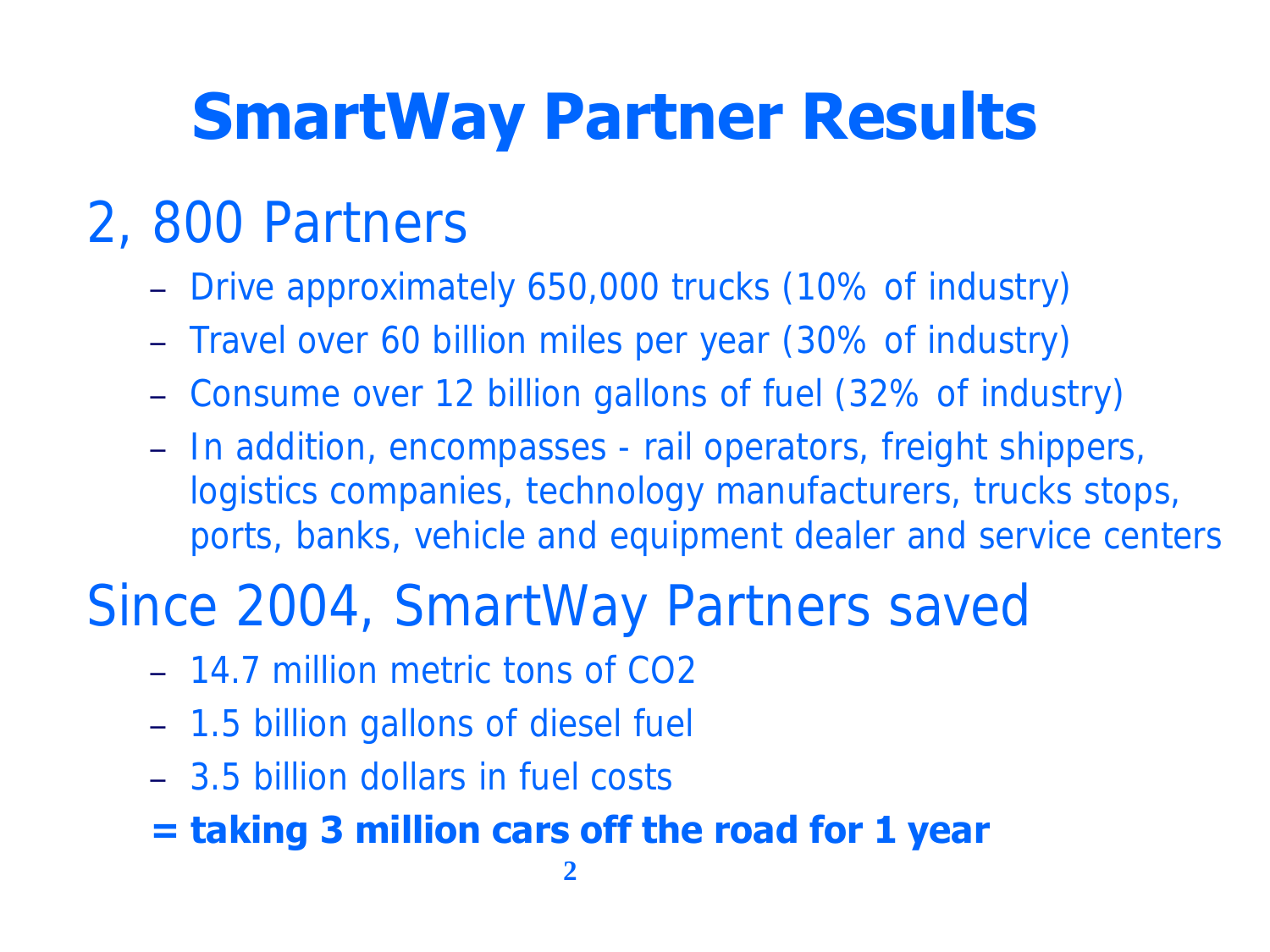## **SmartWay Brand Awareness**

#### **3PL Awareness of Green Programs**

**Supply chain executive survey shows SmartWay as most recognized sustainability program**  *- Eye For Transport, June, 2010*

EPA SmartWay Program **ISO Standards** Carbon Offsets **GHG Protocol** The Kyoto Protocol Carbon Emissions Targets **EPA Climate Leaders Program** Cap and Trade legislation **EU Emissions Trading Scheme** The Carbon Disclosure Project **Energy Saving Performance Contracting** The Carbon Trust LEED-EBOM The Chicago Climate Exchange Sustainable Product Index Lifecycle Inventory Database Sustainability 360 Sustainable Business Clearaninghouse CorporateRegister.com Carbon Labeling **PAS 2050** Credit360  $0\%$